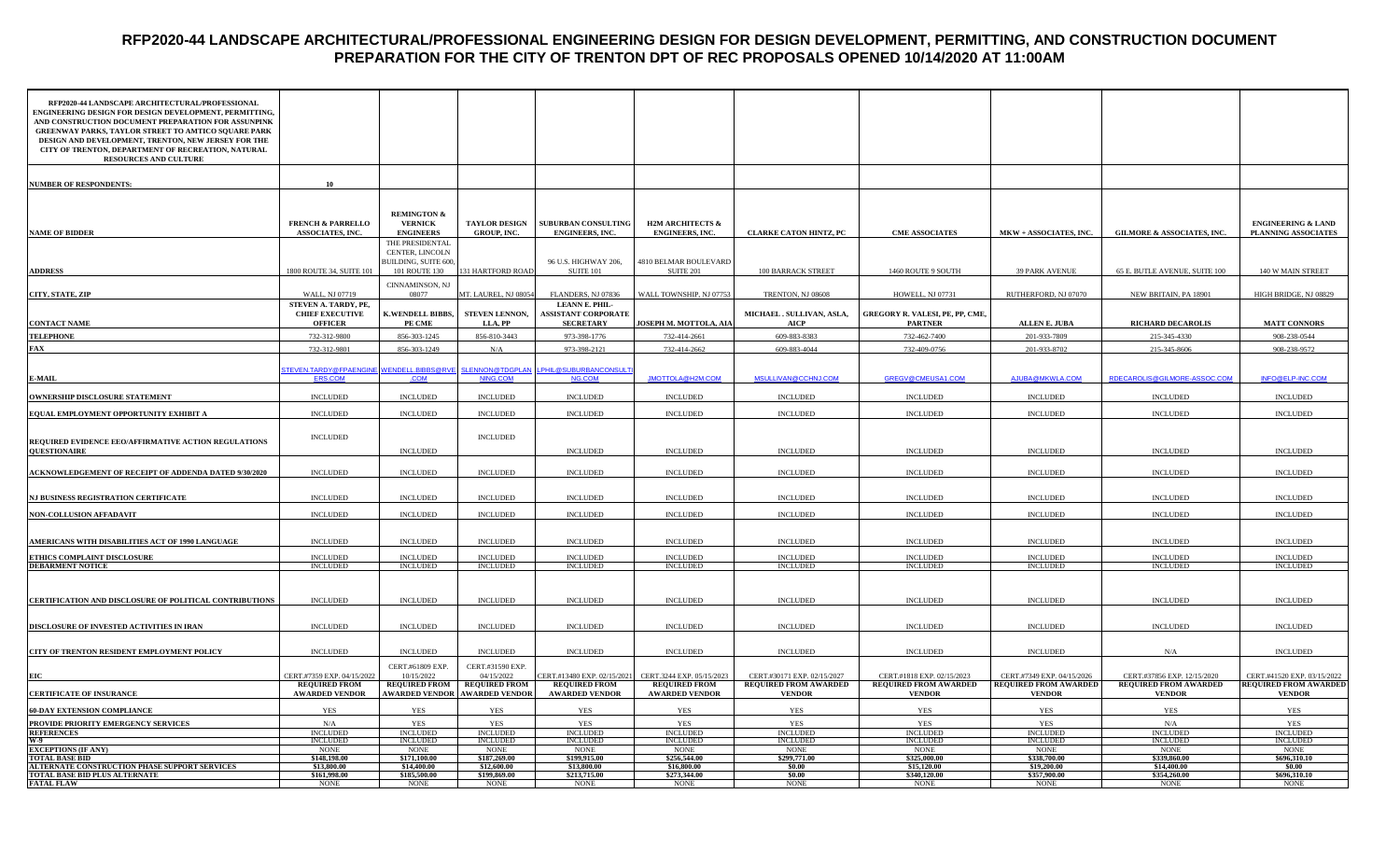



# **Professional Landscape Architectural and Engineering Services** For Design Development, Permitting, and Construction Document Preparation **Assunpink Greenway Parks Design** Trenton, New Jersey

An Officer of the Respondent Firm must sign and date this Price Form and return with the proposal.

| <b>Description</b>                                              | <b>Unit</b> | Qty.         | Unit price (\$) | Total (\$) |
|-----------------------------------------------------------------|-------------|--------------|-----------------|------------|
| Task 1: Kick off meeting                                        | <b>LS</b>   | $\mathbf{1}$ | \$2,000         | \$2,000    |
| Task 2: Project Area Survey                                     | <b>LS</b>   | $\mathbf 1$  | \$34,198        | \$34,198   |
| Task 3: Conceptual Design                                       | <b>LS</b>   | 1            | \$29,000        | \$29,000   |
| Task 4: Outreach                                                | <b>LS</b>   | $\mathbf{1}$ | \$2,500         | \$2,500    |
| Task 5: Design Development                                      | <b>LS</b>   | $\mathbf{1}$ | \$43,000        | \$43,000   |
| Task 6: Permitting                                              | <b>LS</b>   | $\mathbf{1}$ | \$19,000        | \$19,000   |
| <b>Task 7: Construction Documents</b>                           | <b>LS</b>   | $\mathbf 1$  | \$15,000        | \$15,000   |
| Task 8: Assistance with Bidding                                 | <b>LS</b>   | $\mathbf{1}$ | \$3,500         | \$3,500    |
| <b>TOTAL BASE BID</b>                                           | \$148,198   |              |                 |            |
| <b>Alternate: Construction Phase Support</b><br><b>Services</b> | Hr          | 120          | \$115.00        | \$13,800   |
| <b>TOTAL BASE BID PLUS ALTERNATE</b>                            | \$161,998   |              |                 |            |

Note: "LS" = Lump Sum; "HR" = Hour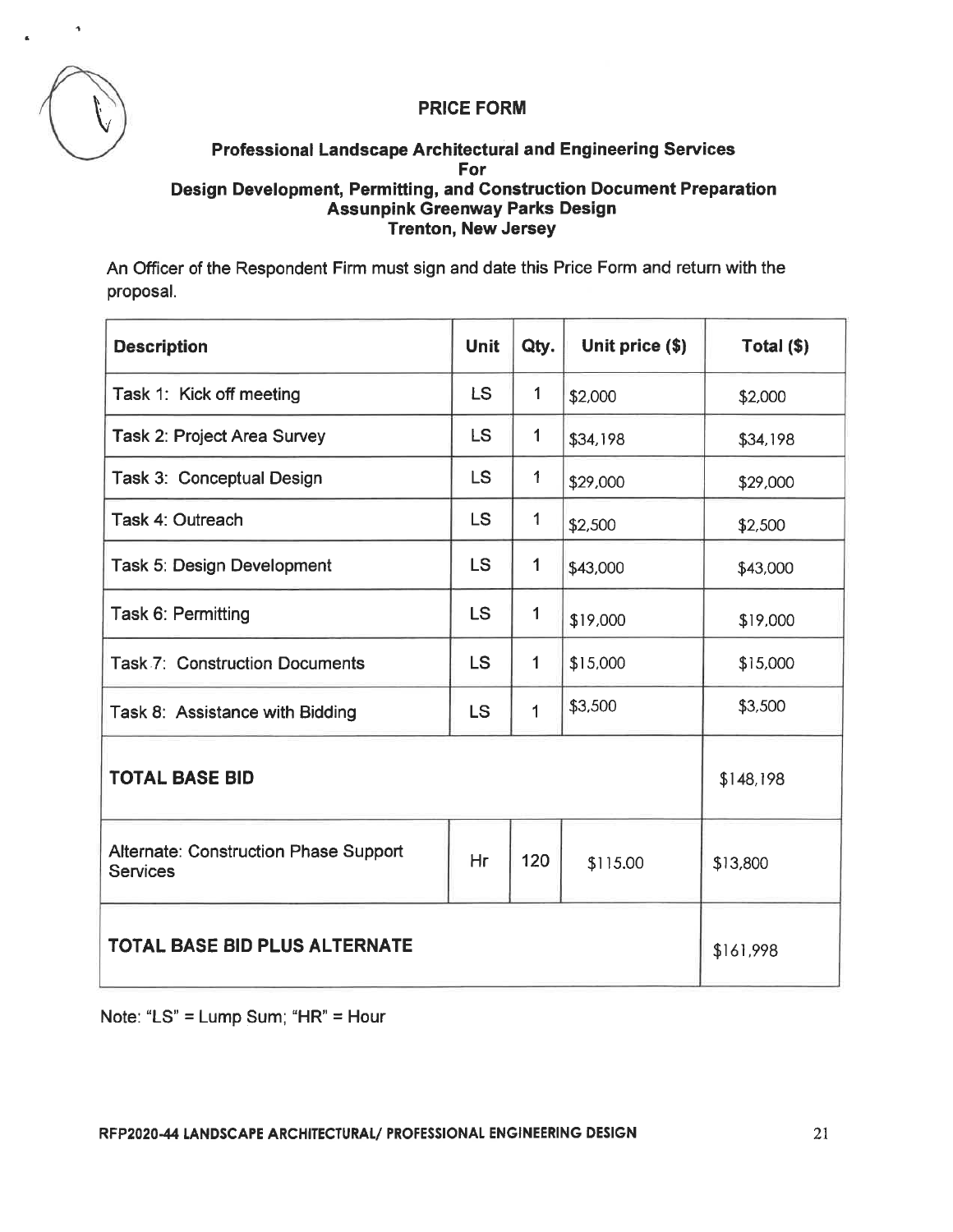## **Professional Landscape Architectural and Engineering Services** For Design Development, Permitting, and Construction Document Preparation **Assunpink Greenway Parks Design Trenton, New Jersey**

An Officer of the Respondent Firm must sign and date this Price Form and return with the proposal.

| <b>Description</b>                                       | <b>Unit</b> | Qty.         | Unit price (\$) | Total $($ math) |
|----------------------------------------------------------|-------------|--------------|-----------------|-----------------|
| Task 1: Kick off meeting                                 | <b>LS</b>   | $\mathbf{1}$ | \$1,280.00      | \$1,280.00      |
| Task 2: Project Area Survey                              | <b>LS</b>   | 1            | \$41,085.00     | \$41,085.00     |
| Task 3: Conceptual Design                                | <b>LS</b>   | 1            | \$9,600.00      | \$9,600.00      |
| Task 4: Outreach                                         | LS          | $\mathbf{1}$ | \$3,480.00      | \$3,480.00      |
| Task 5: Design Development                               | LS          | 1            | \$68,478.00     | \$68,478.00     |
| Task 6: Permitting                                       | <b>LS</b>   | 1            | \$27,717.00     | \$27,717.00     |
| <b>Task 7: Construction Documents</b>                    | LS          | 1            | \$15,500.00     | \$15,500.00     |
| Task 8: Assistance with Bidding                          | <b>LS</b>   | 1            | \$3,500.00      | \$3,500.00      |
| <b>TOTAL BASE BID</b>                                    |             |              |                 | \$171,100.00    |
| Alternate: Construction Phase Support<br><b>Services</b> | Hr          | 120          | \$120.00        | \$14,400.00     |
| <b>TOTAL BASE BID PLUS ALTERNATE</b>                     |             |              |                 | \$185,500.00    |

Note: "LS" = Lump Sum; "HR" = Hour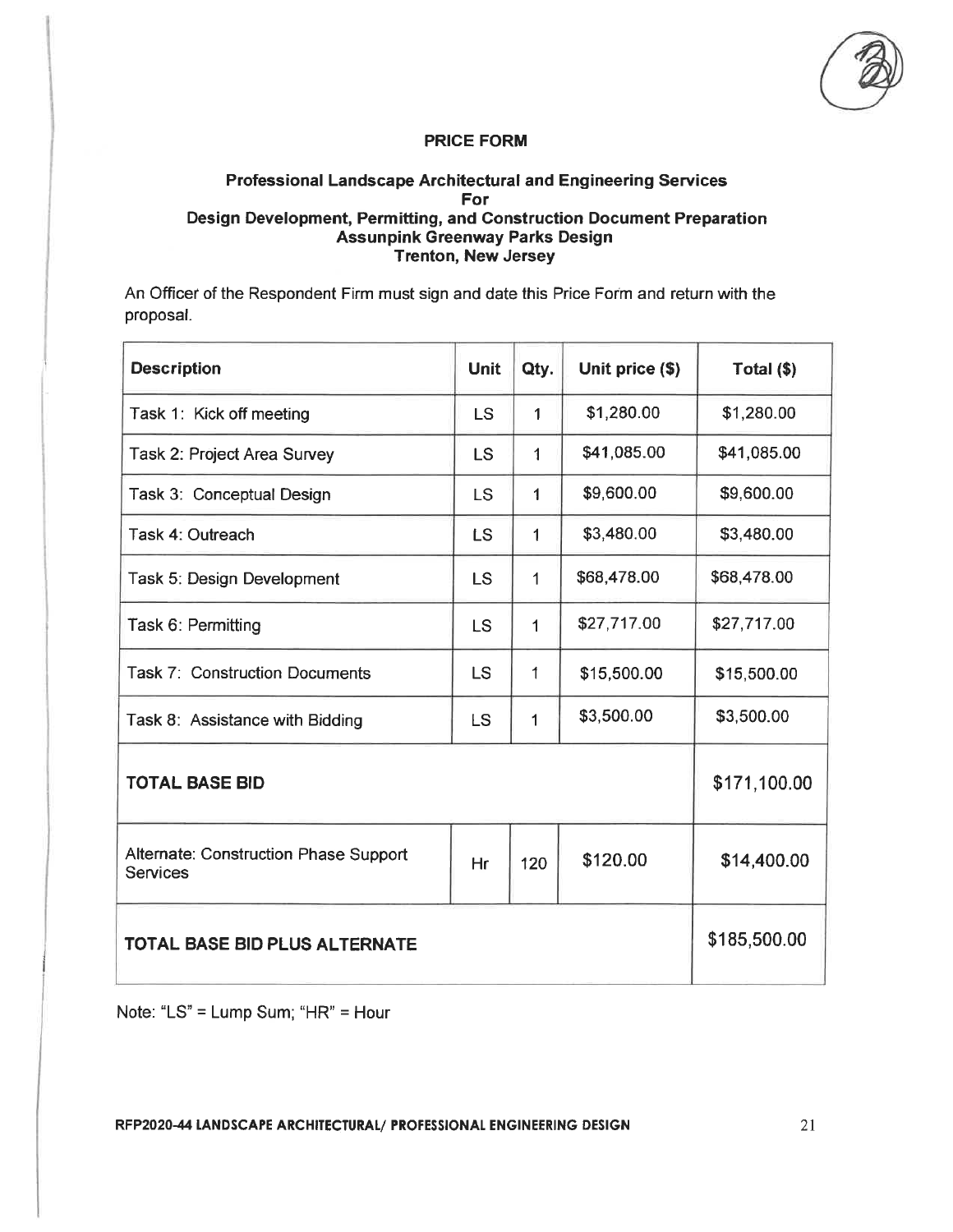# **Price Form**



#### **PRICE FORM**

#### Professional Landscape Architectural and Engineering Services For Design Development, Permitting, and Construction Document Preparation **Assunpink Greenway Parks Design Trenton, New Jersey**

An Officer of the Respondent Firm must sign and date this Price Form and return with the proposal.

| <b>Description</b>                                       | <b>Unit</b> | Qty. | Unit price (\$) | Total (\$)   |
|----------------------------------------------------------|-------------|------|-----------------|--------------|
| Task 1: Kick off meeting                                 | LS          | 1    | \$3,316.00      | \$3,316.00   |
| Task 2: Project Area Survey                              | LS          | 1    | \$21,800.00     | \$21,800.00  |
| Task 3: Conceptual Design                                | LS.         | 1    | \$34,554.00     | \$34,554.00  |
| Task 4: Outreach                                         | LS          | 1    | \$3,272.00      | \$3,272.00   |
| Task 5: Design Development                               | LS.         | 1    | \$35,368.00     | \$35,368.00  |
| Task 6: Permitting                                       | LS.         | 1    | \$16,769.00     | \$16,769.00  |
| <b>Task 7: Construction Documents</b>                    | <b>LS</b>   | 1    | \$67,976.00     | \$67,976.00  |
| Task 8: Assistance with Bidding                          | <b>LS</b>   | 1    | \$4,214.00      | \$4,214.00   |
| <b>TOTAL BASE BID</b>                                    |             |      |                 | \$187,269.00 |
| Alternate: Construction Phase Support<br><b>Services</b> | Hr          | 120  | \$105.00        | \$12,600.00  |
| <b>TOTAL BASE BID PLUS ALTERNATE</b>                     |             |      |                 | \$199,869.00 |

Note: "LS" = Lump Sum; "HR" = Hour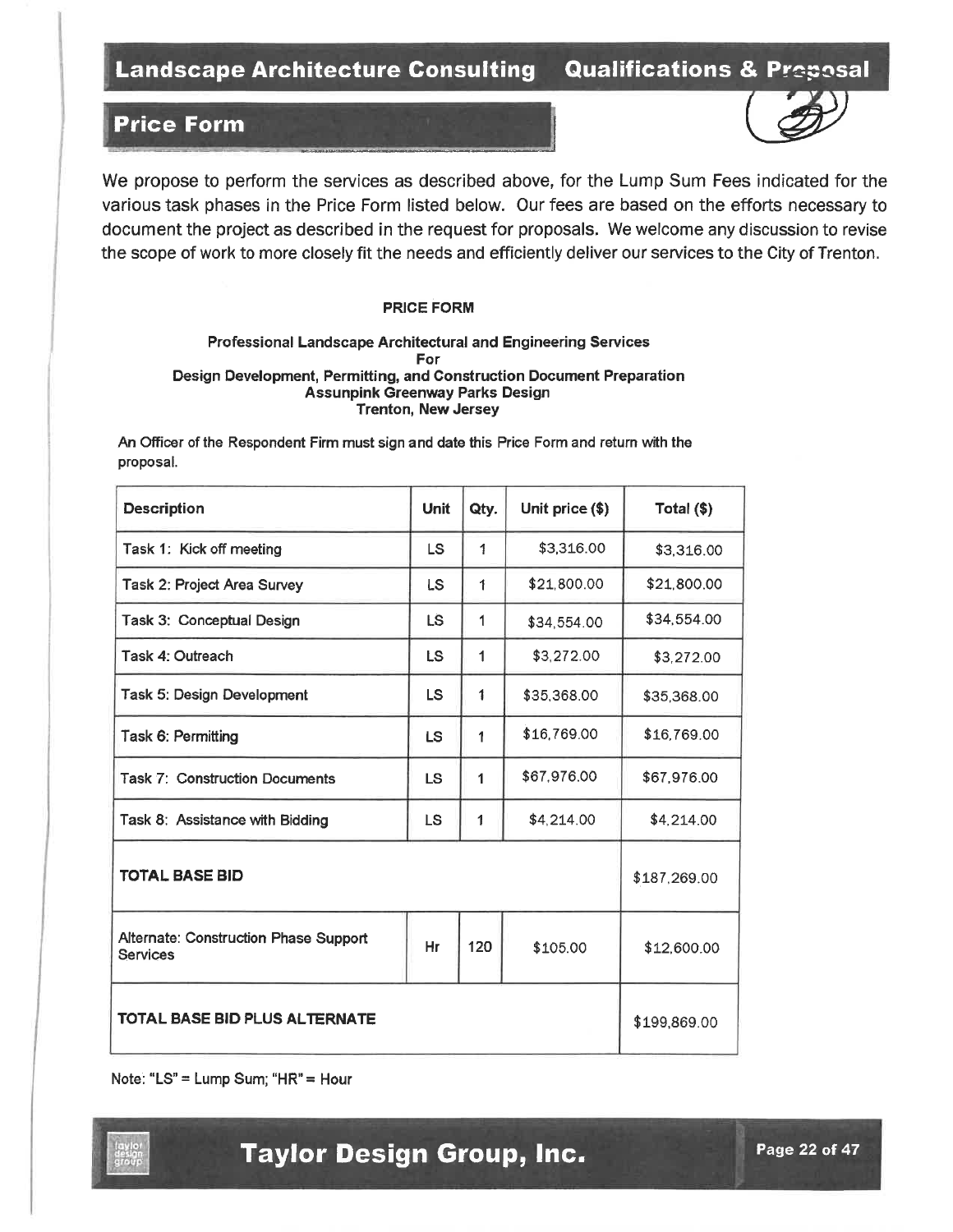# Professional Landscape Architectural and Engineering Services For Design Development, Permitting, and Construction Document Preparation Assunpink Greenway Parks Design **Trenton, New Jersey**

An Officer of the Respondent Firm must sign and date this Price Form and return with the proposal.

| <b>Description</b>                                       | <b>Unit</b> | Qty.         | Unit price (\$) | Total (\$)   |
|----------------------------------------------------------|-------------|--------------|-----------------|--------------|
| Task 1: Kick off meeting                                 | <b>LS</b>   | 1            | \$3,450.00      | \$3,450.00   |
| Task 2: Project Area Survey                              | <b>LS</b>   | 1            | \$33,835.00     | \$33,835.00  |
| Task 3: Conceptual Design                                | <b>LS</b>   | $\mathbf{1}$ | \$21,825.00     | \$21,825.00  |
| Task 4: Outreach                                         | <b>LS</b>   | $\mathbf{1}$ | \$4,225.00      | \$4,225.00   |
| Task 5: Design Development                               | <b>LS</b>   | 1            | \$72,100.00     | \$72,100.00  |
| Task 6: Permitting                                       | <b>LS</b>   | $\mathbf{1}$ | \$27,260.00     | \$27,260.00  |
| <b>Task 7: Construction Documents</b>                    | LS          | $\mathbf{1}$ | \$30,035.00     | \$30,035.00  |
| Task 8: Assistance with Bidding                          | <b>LS</b>   | 1            | \$7,185.00      | \$7,185.00   |
| <b>TOTAL BASE BID</b>                                    |             |              |                 | \$199,915.00 |
| Alternate: Construction Phase Support<br><b>Services</b> | Hr          | 120          | \$115/hour      | \$13,800.00  |
| <b>TOTAL BASE BID PLUS ALTERNATE</b>                     |             |              |                 | \$213,715.00 |

Note: "LS" = Lump Sum; "HR" = Hour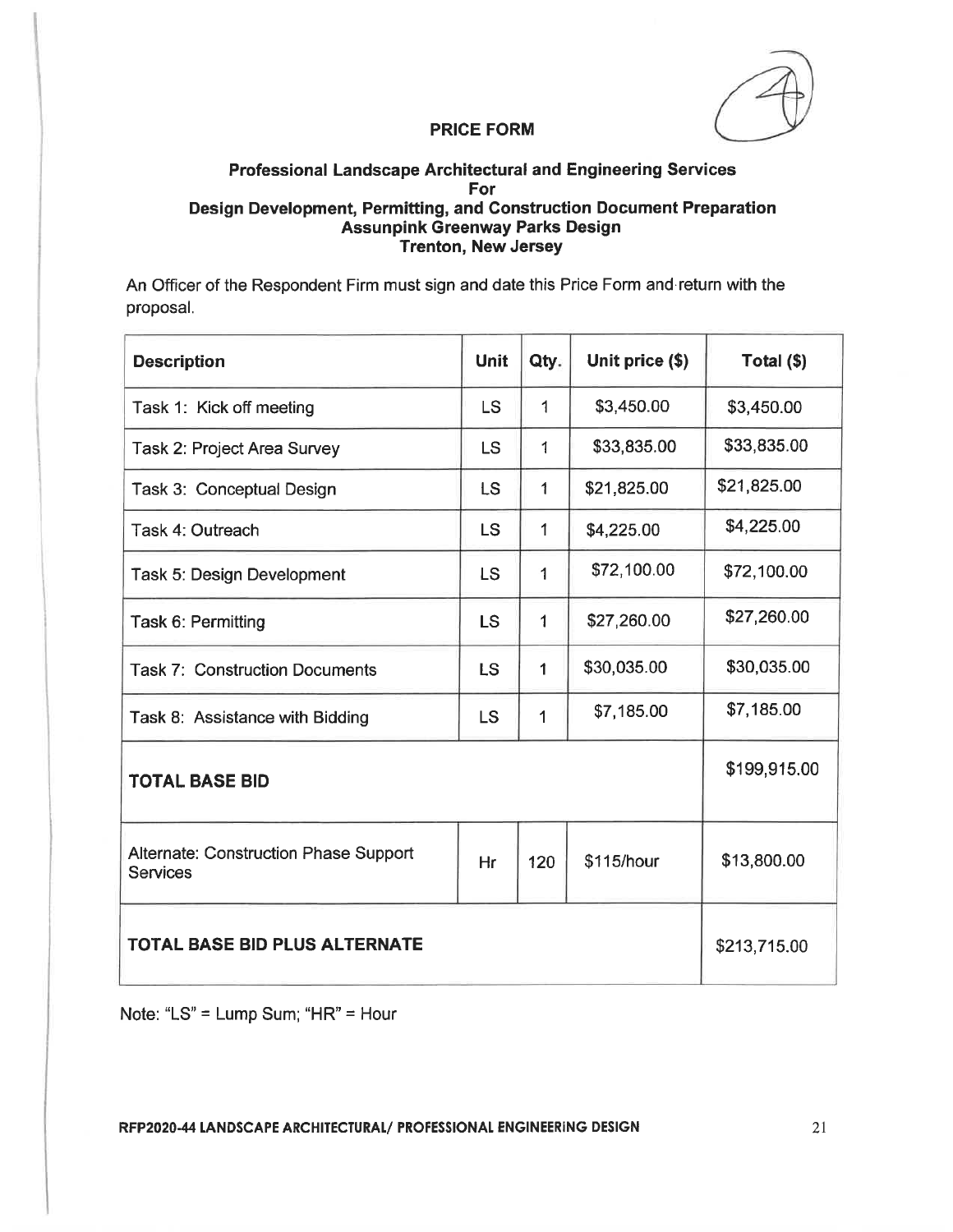$\lambda$ 

## **Professional Landscape Architectural and Engineering Services** For Design Development, Permitting, and Construction Document Preparation **Assunpink Greenway Parks Design** Trenton, New Jersey

An Officer of the Respondent Firm must sign and date this Price Form and return with the proposal.

| <b>Description</b>                                       | <b>Unit</b> | Qty. | Unit price (\$) | Total $(\$)$ |
|----------------------------------------------------------|-------------|------|-----------------|--------------|
| Task 1: Kick off meeting                                 | LS          | 1    | \$4,064         | \$4,064      |
| Task 2: Project Area Survey                              | <b>LS</b>   | 1    | \$31,400        | \$31,400     |
| Task 3: Conceptual Design                                | <b>LS</b>   | 1    | \$91,952        | \$91,952     |
| Task 4: Outreach                                         | <b>LS</b>   | 1    | \$28,360        | \$28,360     |
| Task 5: Design Development                               | LS          | 1    | \$66,748        | \$66,748     |
| Task 6: Permitting                                       | <b>LS</b>   | 1    | \$25,260        | \$25,260     |
| <b>Task 7: Construction Documents</b>                    | <b>LS</b>   | 1    | \$6,960         | \$6,960      |
| Task 8: Assistance with Bidding                          | <b>LS</b>   | 1    | \$1,800         | \$1,800      |
| <b>TOTAL BASE BID</b>                                    | \$256,544   |      |                 |              |
| Alternate: Construction Phase Support<br><b>Services</b> | Hr          | 120  | \$140           | \$16,800     |
| <b>TOTAL BASE BID PLUS ALTERNATE</b>                     | \$273,344   |      |                 |              |

Note: "LS" = Lump Sum; "HR" = Hour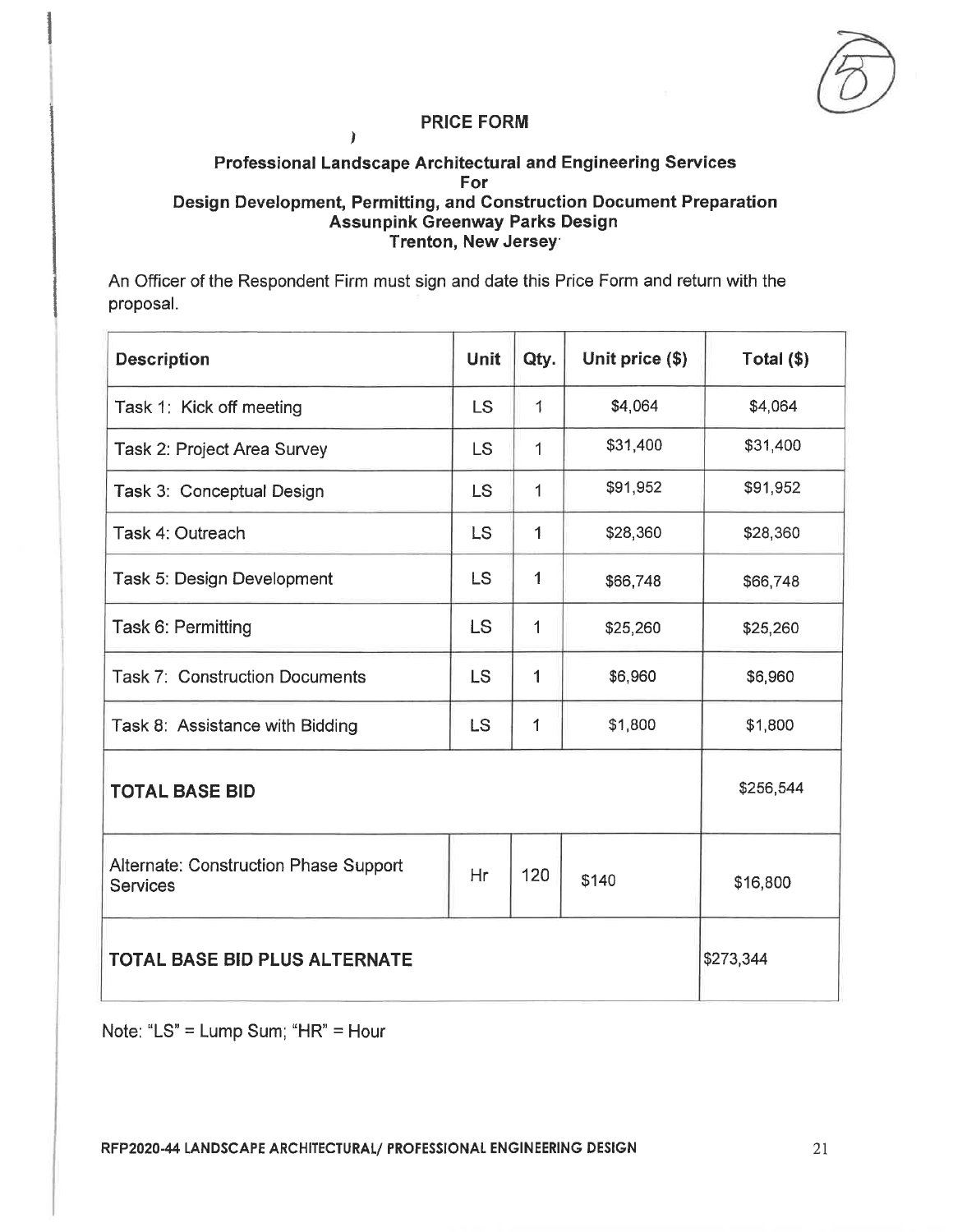

# SCHEDULE OF BILLABLE HOURLY RATES AND EXPENSES

H2M will invoice for professional services based on the actual hours expended multiplied by the hourly labor rate of the individual that performs the service, except where H2M and the City of Trenton have agreed to a lump sum fee or a monthly retainer for the services to be rendered. The firm's labor rates are provided below.

| Job Title                                                              | <b>Hourly Rate</b> |
|------------------------------------------------------------------------|--------------------|
| Principal / Project Director / Chief Engineer / Scientist / Planner    | \$169.00           |
| Senior Project Engineer / Scientist / Planner / Architect              | \$160.00           |
| Project Manager / Scientist / Planner / Landscape Architect / Surveyor | \$156.00           |
| Senior Project Engineer / Scientist / Planner / Inspector              | \$150.00           |
| Project Engineer / Scientist / Planner / Inspector                     | \$140.00           |
| Staff Engineer / Scientist / Planner                                   | \$120.00           |
| Engineering / Planning Technician                                      | \$105.00           |
| <sup>-</sup> Typist / Administrative Assistant                         | \$90.00            |

# Rate Schedule - 2020

# **Typical Reimbursable Expenses**

| <b>Expenses</b>                                       | Cost             |
|-------------------------------------------------------|------------------|
| Mileage for Personal or Company Owned Utility Vehicle | \$.57/mile or    |
|                                                       | IRS min./mile    |
| Reproduction for project specific documents:          |                  |
| 81/2" x 11" Black & White                             | \$0.08/page      |
| 81/2" x 11" Color                                     | \$0.30/page      |
| $11" \times 17"$ Black & White                        | \$0.15page       |
| $11" \times 17"$ Color                                | \$0.50/page      |
| Other Direct Expenses (including subcontractors)      | Cost plus<br>10% |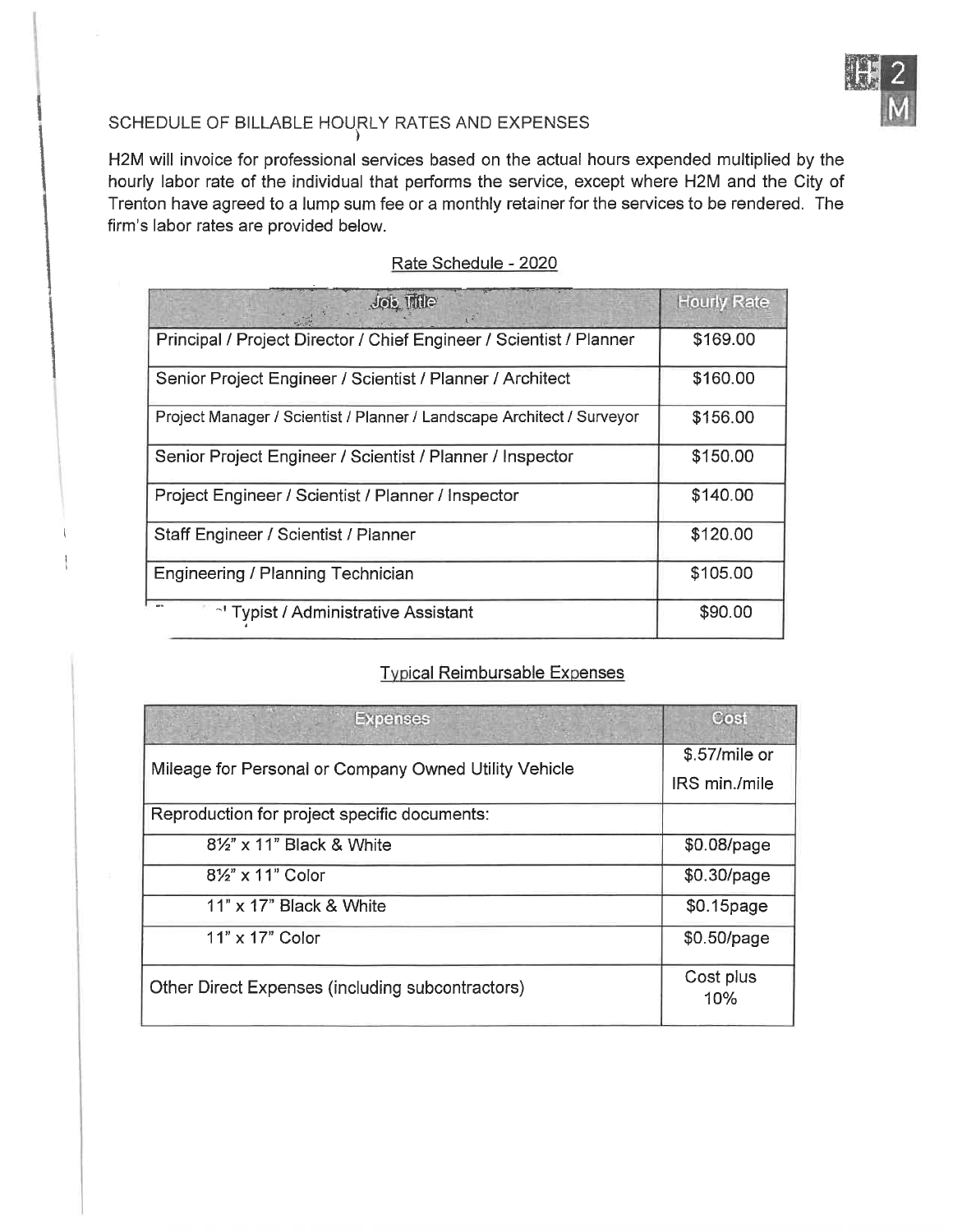# Professional Landscape Architectural and Engineering Services For Design Development, Permitting, and Construction Document Preparation **Assunpink Greenway Parks Design Trenton, New Jersey**

An Officer of the Respondent Firm must sign and date this Price Form and return with the proposal.

| <b>Description</b>                                              | <b>Unit</b> | Qty.           | Unit price (\$) | Total (\$) |
|-----------------------------------------------------------------|-------------|----------------|-----------------|------------|
| Task 1: Kick off meeting                                        | <b>LS</b>   | $\blacksquare$ |                 | \$2,660    |
| <b>Task 2: Project Area Survey</b>                              | <b>LS</b>   | 1              |                 | \$46,700   |
| Task 3: Conceptual Design                                       | <b>LS</b>   | 1              |                 | \$47,340   |
| Task 4: Outreach                                                | <b>LS</b>   | $\mathbf{1}$   |                 | \$8,000    |
| Task 5: Design Development                                      | <b>LS</b>   | $\mathbf{1}$   |                 | \$113,921  |
| Task 6: Permitting                                              | LS          | 1              |                 | \$31,500   |
| <b>Task 7: Construction Documents</b>                           | <b>LS</b>   | 1              |                 | \$39,950   |
| Task 8: Assistance with Bidding                                 | <b>LS</b>   | 1              |                 | \$9,700    |
| <b>TOTAL BASE BID</b>                                           |             |                |                 | \$299,771  |
| <b>Alternate: Construction Phase Support</b><br><b>Services</b> | Hr          | 120            | \$200/Hr.       |            |
| <b>TOTAL BASE BID PLUS ALTERNATE</b>                            |             |                |                 |            |

Note: "LS" = Lump Sum; "HR" = Hour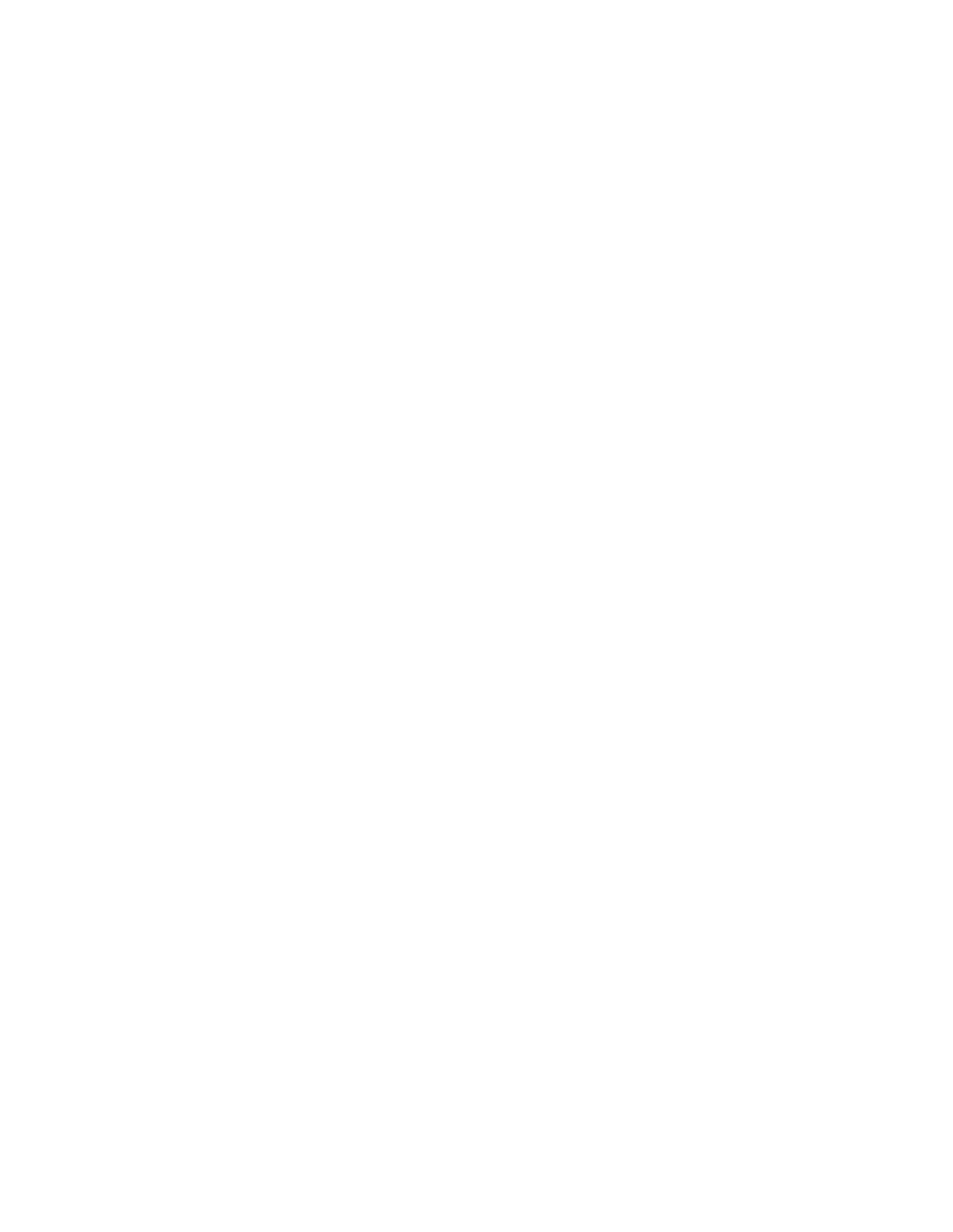

**Irrigation Consulting, Inc.**<br>20 Merrit Parkway, 2nd Floor, Nashua, NH 03062

# **Hourly Rates:**

| <b>Name</b>            | <b>Title</b>                       | <b>Hourly Rate</b> |
|------------------------|------------------------------------|--------------------|
| <b>Brian Vinchesi</b>  | Principal                          | \$135.00           |
| Jeff Bowman            | Senior Project Engineer            | \$120.00           |
| <b>Guy Bou Lahdou</b>  | <b>Engineering Project Manager</b> | \$110.00           |
| <b>Stacy Gardner</b>   | <b>Project Designer</b>            | \$100.00           |
| Justin Montani         | <b>Design Engineer</b>             | \$100.00           |
| <b>Greg DeBruhl</b>    | <b>Irrigation Designer</b>         | \$85.00            |
| <b>Jessica Watters</b> | <b>Irrigation Designer</b>         | \$85.00            |
| <b>Connor Bolte</b>    | <b>Irrigation Designer</b>         | \$85.00            |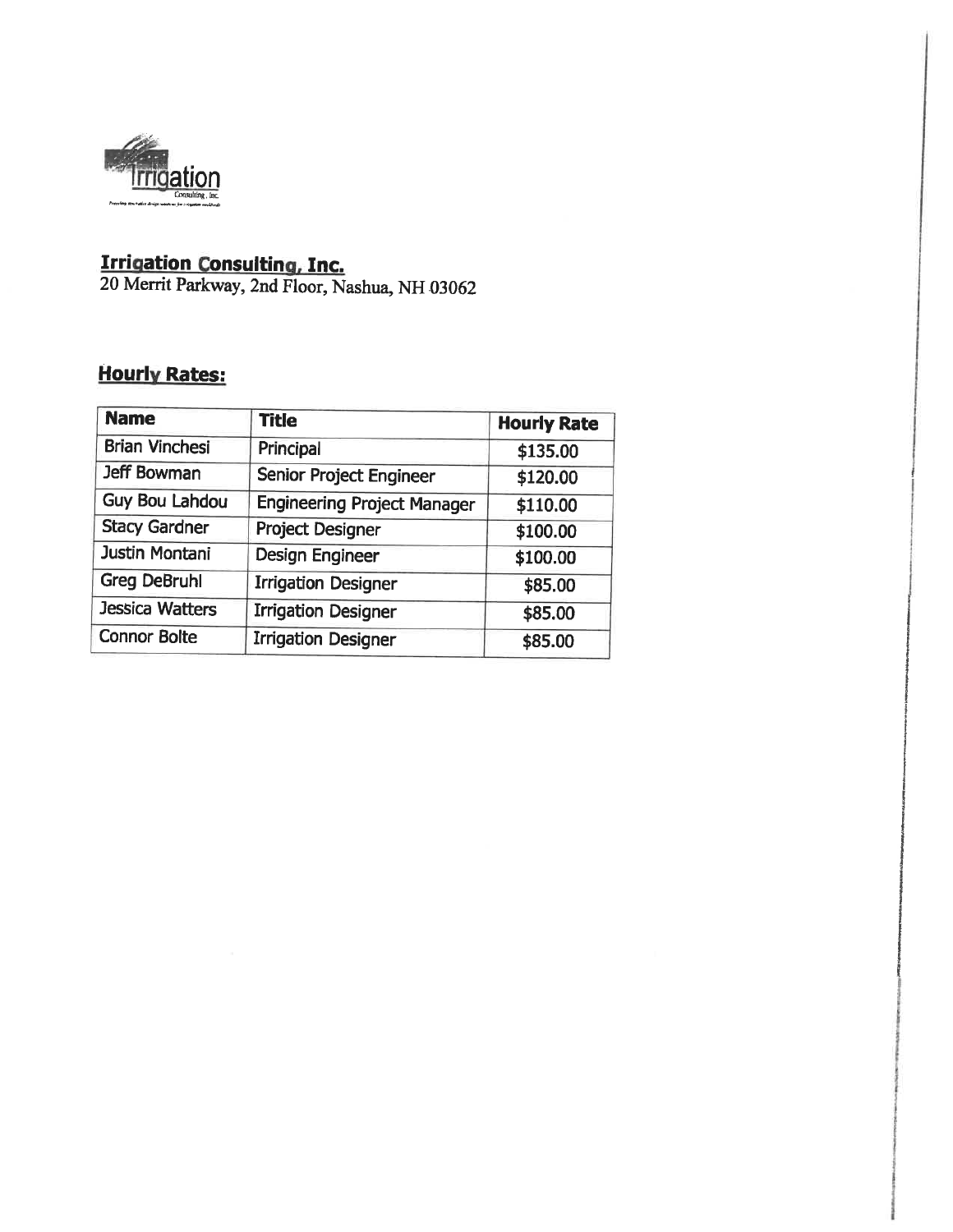# Harrison-Hamnett, P.C.

**Consulting Structural Engineers** 

# Hourly billing rates as of January 1, 2020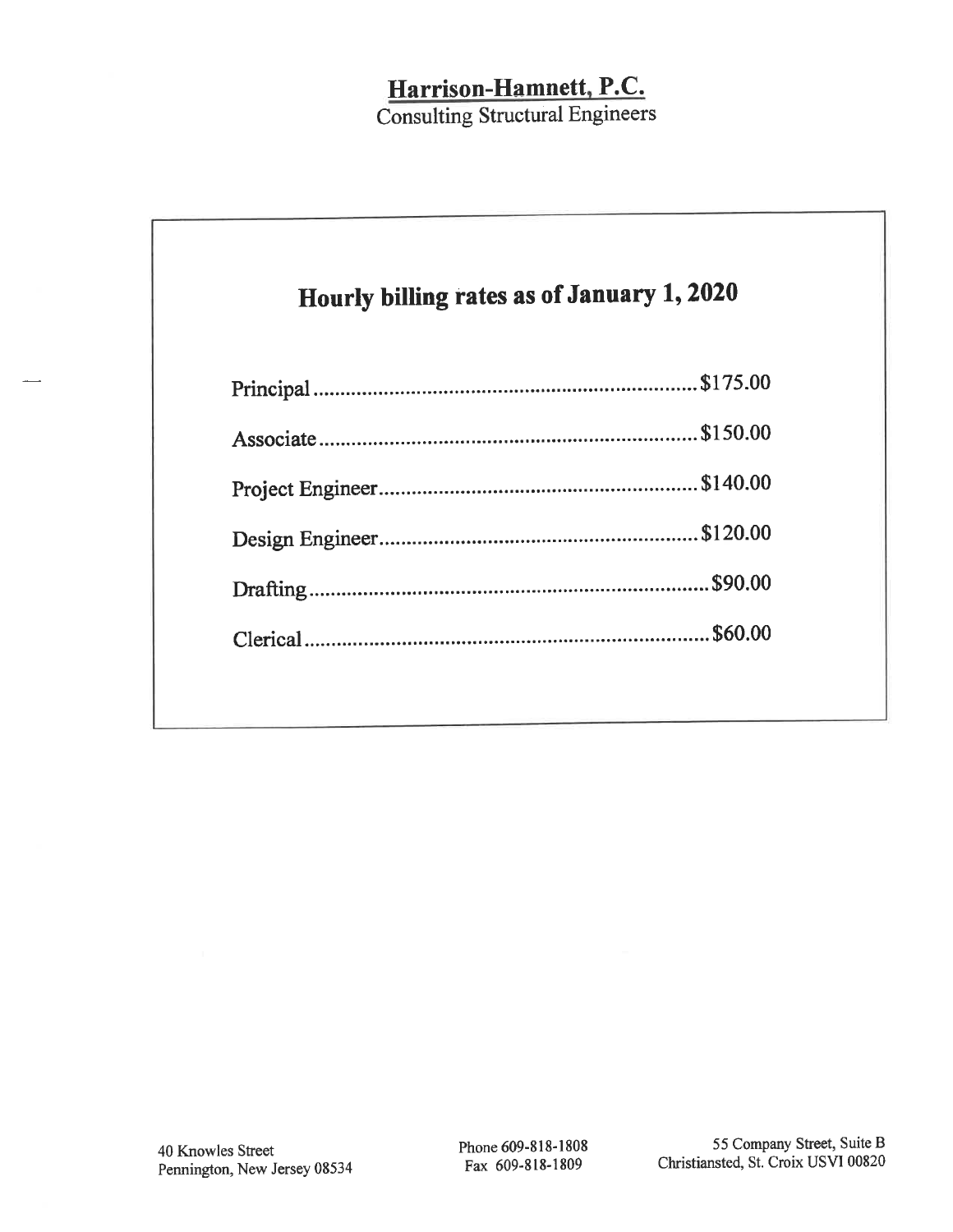# **KELTER & GILLIGO consulting engineers**

Professional Hourly Rate Schedule 2020 Calendar Year

| Personnel Classification | <b>Range</b>             |
|--------------------------|--------------------------|
| <b>Engineering Aide</b>  | $$35.00 -$<br>\$55.00    |
| Draftsperson             | $$55.00 -$<br>\$85.00    |
| Designer                 | $$85.00 - $140.00$       |
| Engineer                 | $$140.00 - $165.00$      |
| Dept. Head/Manager       | \$165.00<br>$-$ \$220.00 |
| Principal                | \$225.00                 |

# REIMBURSABLE EXPENSES

| <b>Additional Reproduction Requests</b> | Cost Per Print |
|-----------------------------------------|----------------|
| $36 \times 48$ Prints                   | \$1.00         |
| $34 \times 44$ Prints                   | \$0.90         |
| $30 \times 42$ Prints                   | \$0.85         |
| 24 x 36 Prints                          | \$0.75         |
|                                         |                |

Overnight / Express Delivery Requests

As charged by Courier / Postal Service

KELTER & GILLIGO consulting engineers 14 Washington Road, Suite 221, P.O. Box 777, Princeton Junction, NJ 08550 (609) 799-8336 FAX (609) 275-9306 e-mail: KandG-pc@KandG-pc.com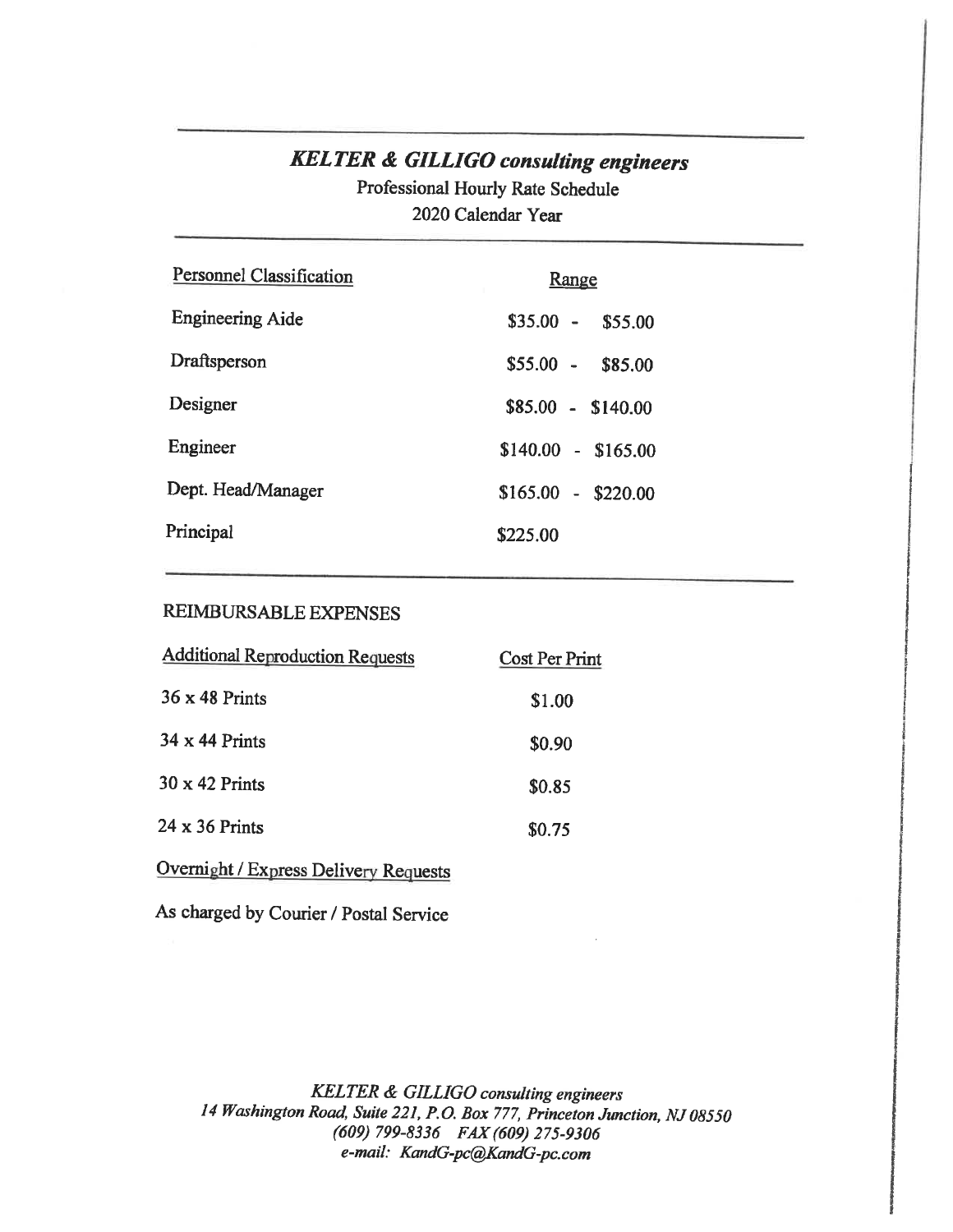

2020 Action Sports Rate Sheet

# **Hourly Rates**

| Principal/Project Manager     | \$165/hour |
|-------------------------------|------------|
| <b>Professional Engineer</b>  | \$140/hour |
| Senior Landscape Architect    | \$130/hour |
| <b>CAD/Production Manager</b> | \$95/hour  |
| Administration                | \$65/hour  |

#### **Outside Consultants**

All outside consultants required in the scope of work that are Coordinated through Pillar Design Studios, L.L.C. will incur a 15% coordination administration fee.

#### **Sales Tax**

Fees associated with this project do not include sales tax in Those states where sales tax applies to professional services or gross receipts. The amount of applicable sales tax, if any, is additive to gross charges.

#### **Reimbursables**

- Flight (based on coach fare rates)
- · Car Rental (based on Economy car rate, or best comparable)
- Accommodations (not to exceed \$270/night)
- Mileage (paid at \$.50/mile)
- Meals (\$80.00/per diem, per person)
- · Parking Fees (airport, garage, &/or metered)
- Toll Road Fees
- Printing/Duplication/Plotting/Blueprinting
- Phone/Fax
- Messenger
- Postal/Federal Express
- Graphics
- Photographs
- Models/3d Graphics

|                                                                                                                                                                                   | In-House Printing/Duplication/Pioling                                               |                                                                                                                                                                 |                                                          |
|-----------------------------------------------------------------------------------------------------------------------------------------------------------------------------------|-------------------------------------------------------------------------------------|-----------------------------------------------------------------------------------------------------------------------------------------------------------------|----------------------------------------------------------|
| <b>Black/White Plotting</b><br>$\cdot$ 24"x36" bond<br>$\cdot$ 24"x36" vellum<br>$\cdot$ 24"x36" mylar<br>$\cdot$ 30"x42" bond<br>$\cdot$ 30"x42" vellum<br>$\cdot$ 30"x42" mylar | $$8.00$ /ea<br>$$9.50$ /ea<br>\$12.50/ea<br>\$9.00/ea<br>\$12.00/ea<br>$$15.50$ /ea | <b>Xerographic Services</b><br>• 8.5"x11" Single Sided B/W<br>- 8.5"x11" Single Sided Color<br>$\cdot$ 11"x17" Single Sided B/W<br>• 11"x17" Single Sided Color | $$3.45$ /ea<br>$$5.25$ /ea<br>$$3.00$ /ea<br>$$6.50$ /ea |
| <b>Color Plotting</b><br>• Color Plots on Bond<br>• Color Plots on Coated Paper<br>• Color Plots on Photo Paper                                                                   | \$12.00/sf<br>\$16.00/sf<br>\$18.00/sf                                              | <b>Virtual File Room Pricing</b><br>• CD-Rom Burning<br>• Zip Disk Creation<br>• Bindery Services                                                               | $$16.00$ /ea<br>\$28.00/ea<br>\$52.00/hr                 |

\* All out of house printing and duplicating expenses done in the interest of a project will be billed to the client as outlined in the project agreement.\*

| www.pillardesignstudios.com |                  |
|-----------------------------|------------------|
| [p] 888-880-5112            | [f] 888-841-2569 |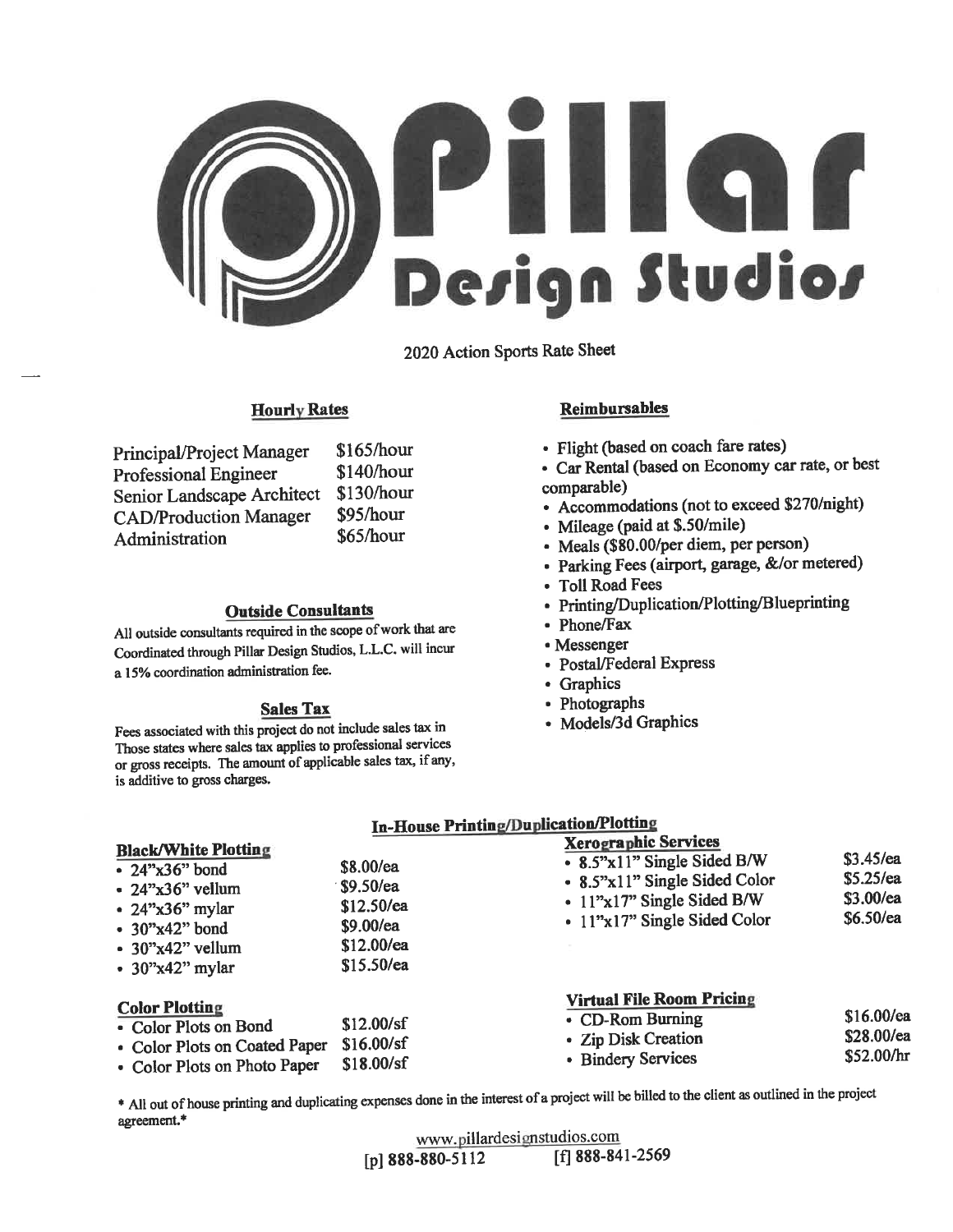**HUNTER RESEARCH**<br>Historical Resource Consultants<br>120 W. State Street, Treuton, NJ 08608

# **Hourly Rates**

| <b>Richard Hunter</b>      | \$165 |
|----------------------------|-------|
| <b>Patrick Harshbarger</b> | \$115 |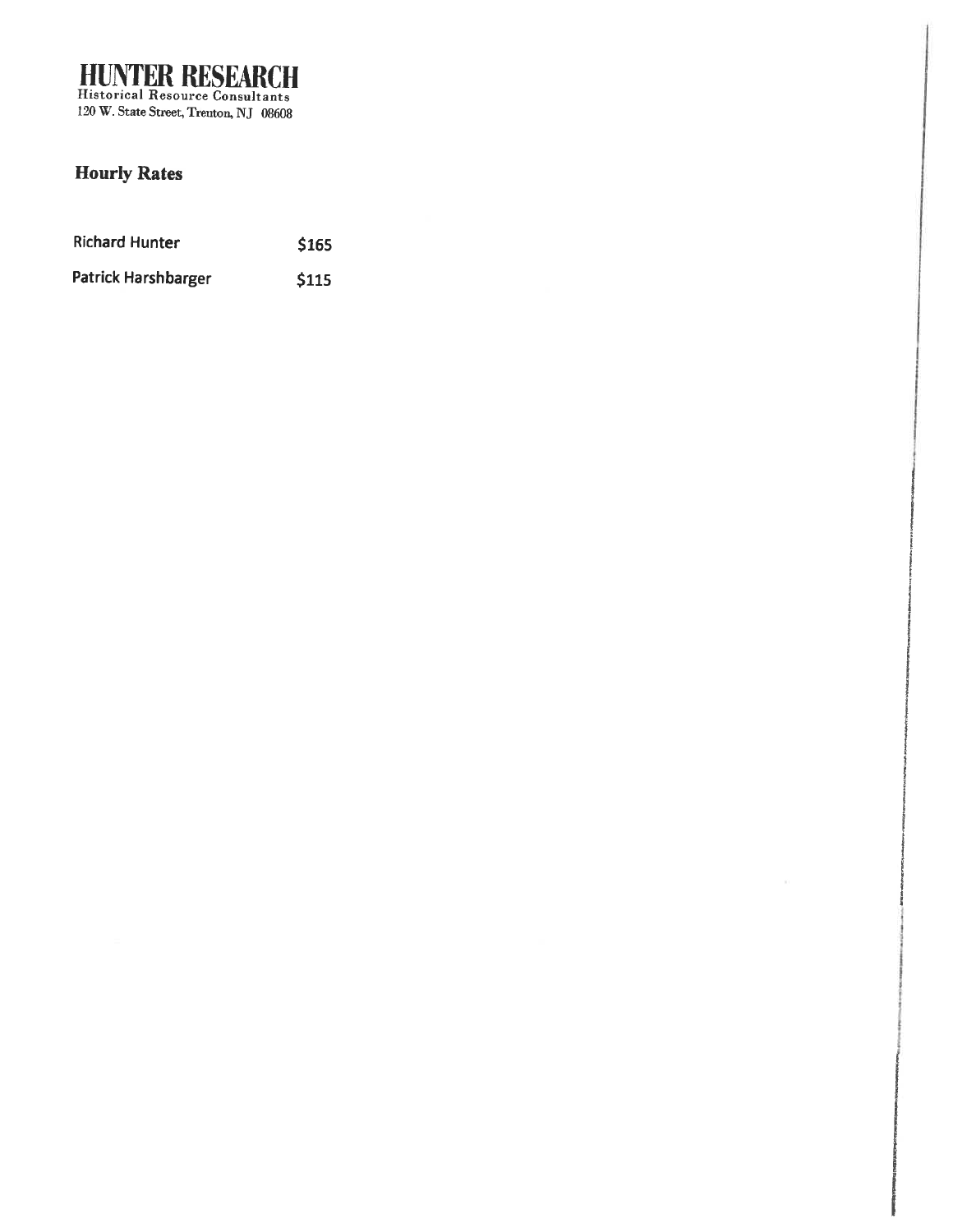

# Professional Landscape Architectural and Engineering Services For Design Development, Permitting, and Construction Document Preparation **Assunpink Greenway Parks Design Trenton, New Jersey**

An Officer of the Respondent Firm must sign and date this Price Form and return with the proposal.

| <b>Unit</b> | Qty.         | Unit price (\$) | Total (\$)   |
|-------------|--------------|-----------------|--------------|
| LS          | 1            | \$3,500.00      | \$3,500.00   |
| <b>LS</b>   | 1            | \$45,000.00     | \$45,000.00  |
| <b>LS</b>   | 1            | \$50,000.00     | \$50,000.00  |
| <b>LS</b>   | 1            | \$5,000.00      | \$5,000.00   |
| <b>LS</b>   | 1            | \$99,000.00     | \$99,000.00  |
| <b>LS</b>   | 1            | \$25,000.00     | \$25,000.00  |
| <b>LS</b>   | $\mathbf{1}$ | \$90,000.00     | \$90,000.00  |
| <b>LS</b>   | 1            | \$7,500.00      | \$7,500.00   |
|             |              |                 | \$325,000.00 |
| Hr          | 120          | \$126           | \$15,120.00  |
|             |              |                 | \$340,120.00 |
|             |              |                 |              |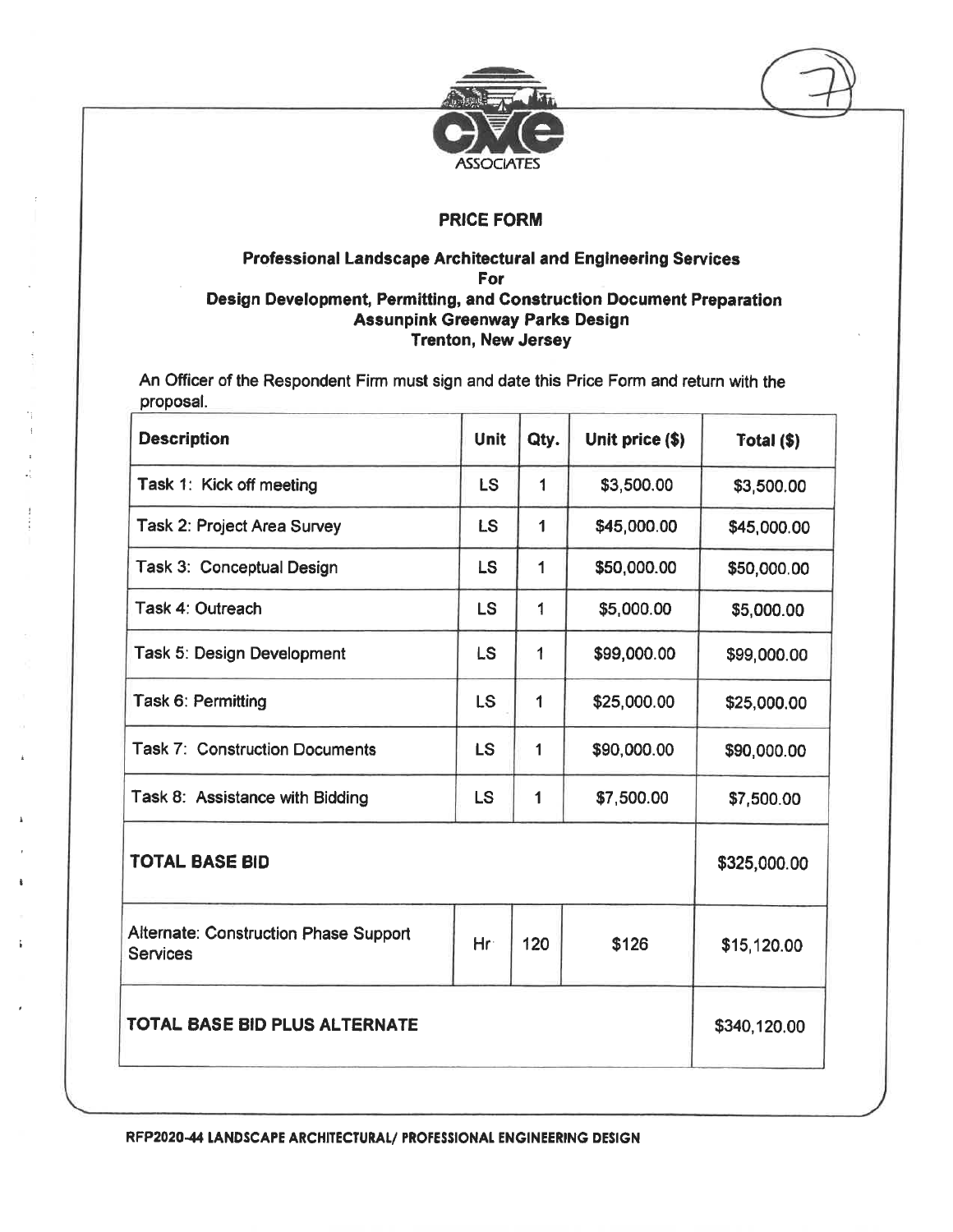

Note: "LS" = Lump Sum; "HR" = Hour

On the lines below, insert the Total Price for the entire Scope of Services including General Requirements, Task Item 1 - Architectural Design Services (including Schematic Design Phase & Design Development Phase), Task Item 2 - Construction Documents, Task Item 3 -Assistance with Bidding, and Task Item 4 - Construction Phase Support Services.

Three Hundred Forty Thousand, One Hundred Twenty Dollars

**Total Amount in words** 

\$ 340.120.00

**Total Amount in numbers** 

The undersigned proposes to furnish and deliver the above goods/services pursuant to the RFP and made part hereof. The price provided in the Price Form shall include all equipment, materials, supplies, labor, subcontractor's fees, per diem, overhead, insurance, profit, taxes, shipping fees, warranties, submittal preparations, conformance with health and safety protocols, compliance with all regulations and other incidentals required to complete the Work as described in the Scope of Services.

**CME Associates** 

22-3484435

Company

Federal ID#

1460 Route 9 South, Howell, New Jersey 07731

**Address** 

Signature of Authorized Agent

Gregory R. Valesi

**Print Name** 

**Date** 

October 2, 2020

 $(732)$  462-7400 **Telephone Number** 

Partner

**Title** 

GregV@cmeusa1.com

E-mail Address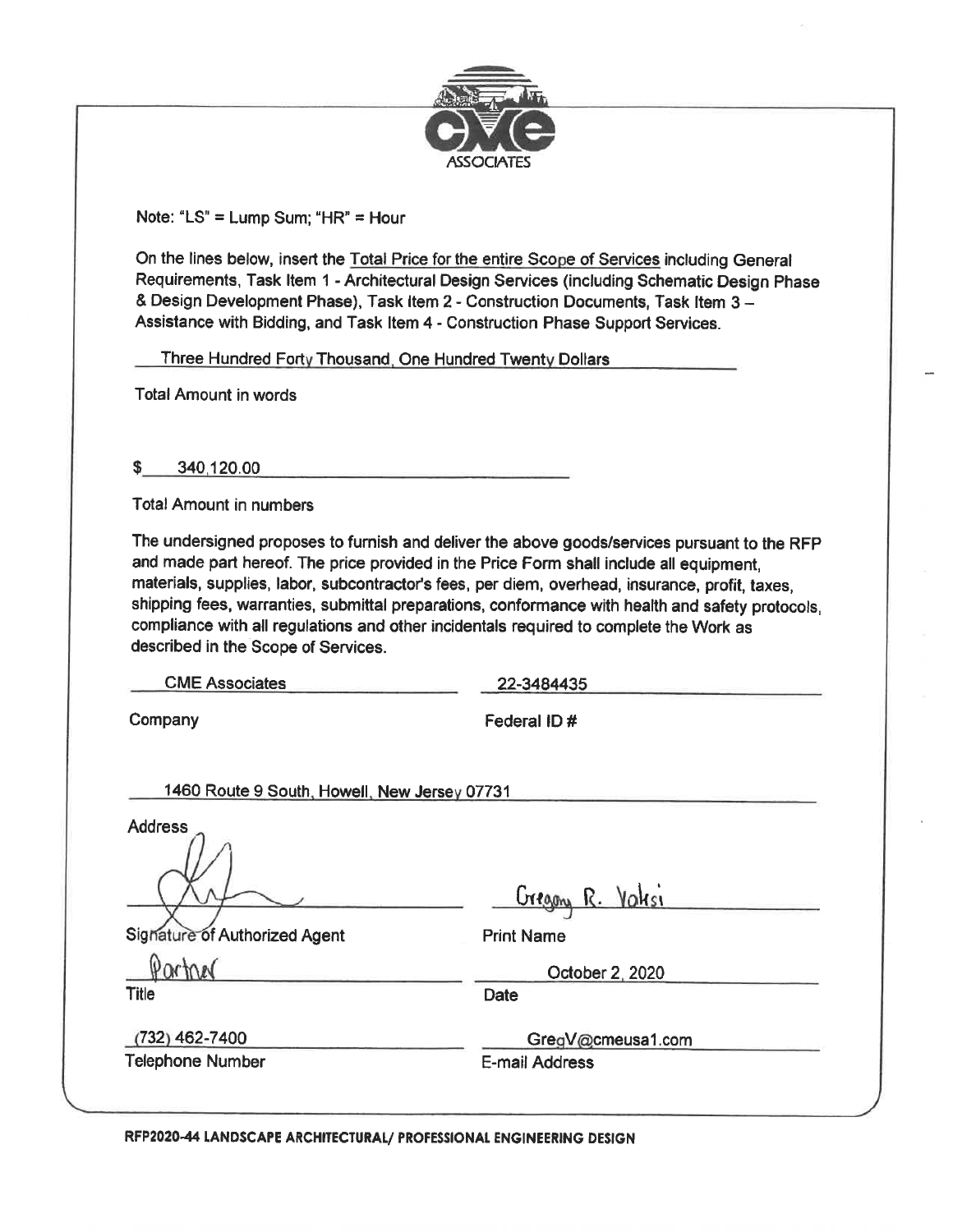

#### **MUNICIPAL ENGINEERING SERVICES GENERAL CONDITIONS AND HOURLY RATE SCHEDULE TO JANUARY 1, 2021**

| Engineering Technician/Management Information Systems Technician\$126.00 Per Hour |  |  |
|-----------------------------------------------------------------------------------|--|--|
|                                                                                   |  |  |
|                                                                                   |  |  |
|                                                                                   |  |  |
|                                                                                   |  |  |
|                                                                                   |  |  |
|                                                                                   |  |  |
|                                                                                   |  |  |
|                                                                                   |  |  |
|                                                                                   |  |  |
|                                                                                   |  |  |
|                                                                                   |  |  |
|                                                                                   |  |  |
|                                                                                   |  |  |
|                                                                                   |  |  |
|                                                                                   |  |  |
|                                                                                   |  |  |
|                                                                                   |  |  |
|                                                                                   |  |  |
|                                                                                   |  |  |
|                                                                                   |  |  |
|                                                                                   |  |  |
|                                                                                   |  |  |
|                                                                                   |  |  |
|                                                                                   |  |  |
|                                                                                   |  |  |
|                                                                                   |  |  |

Environmental services will be billed in accordance with CME's Environmental Rate Schedule

Invoices - CME Associates (CME) will submit invoices to Client monthly and a final invoice upon completion of services. Payment is due upon presentation of invoice and is<br>past due thirty days from invoice date. Client agre collection fee equal to the actual attorney or agency collection fee incurred by CME. Overtime rates are applicable after eight hours Monday through Friday, and all day<br>Saturday and Sunday, and charged at one and one-half postage handling, photographs and for services including subconsultants equipment and facilities not furnished by CME are charged to the Client at cost plus fifteen percent. Automobile travel may be charged at the current rate per mile allowed by the Internal Revenue Service..

Standard of Care - Services performed by CME under this Agreement will be conducted in a manner consistent with that level of care and skill ordinarily exercised by members of the profession currently practicing under similar conditions. NO OTHER WARRANTY, EXPRESSED OR IMPLIED, IS MADE.

Contaminated Material - It is understood that CME is not, and has no responsibility as a handler, generator, operator, treater or storer, transporter or disposer of hazardous or toxic substances found or identified at any site. Client shall undertake or arrange for, either directly or indirectly through other contractors, the handling, removal, treatment, storage, transportation and disposal of hazardous substances or constituents found or identified at any site.

Utilities - In the execution of the work, CME will take all reasonable precautions to avoid damage or injury to subterranean structures or utilities. The Client agrees to hold CME<br>harmless for any damages to subterranean s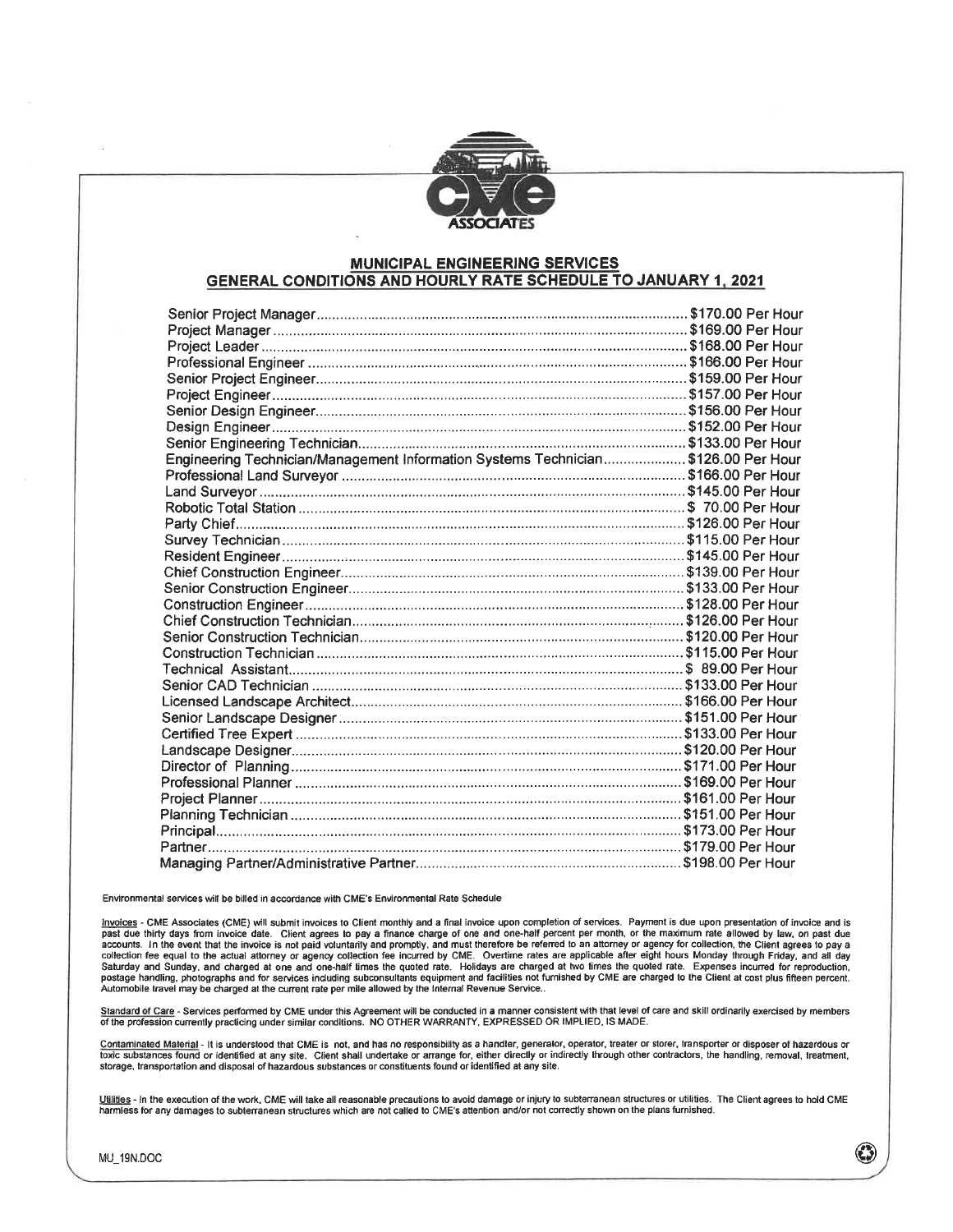

Right of Entry/Worksite - Client will provide for right of entry for CME personnel and equipment necessary to complete the work. While CME will take all reasonable precautions to minimize any damage to the property it is understood by Client that in the normal course of some damage may occur, the correction of which is not part of this agreement.

Client shall furnish or cause to be furnished to CME all documents and information known to Client that relate to the identity, location, quantity, nature or characteristics of any hazardous or toxic substances at, on or under the site. In addition, Client will furnish or cause to be furnished such other information on surface and subsurface site conditions required by CME for proper performance of its services. CME shall be entitled to rely on Client provided documents and information in performing the services required under this Agreement; however, CME assumes no responsibility or liability for their accuracy or completeness.

CME will not direct, supervise or control the work of contractors or their subcontractors. CME services will not include a review or evaluation of the contractor's (or subcontractor's) safety measures.

CME shall be responsible only for its activities and that of its employees on any site. Neither the professional activities nor the presence of CME or its employees or subcontractors on a site shall imply that CME controls

indemnification - To the full extent permitted by law, Client shall indemnify, defend and hold harmless CME and its subcontractors, consultants, agents, officers, directors and employees (herein collectively referred to as Engineer) from and against all claims, damages, losses and expenses, whether direct, indirect or consequential, including but not<br>limited to fees and charges of attorneys and c from the acts, omissions of work of others, unless it is proven in a court of competent jurisdiction that the Engineer is guilty of negligence or willful misconduct in connection with the services and such negligence or willful misconduct was the sole cause of the damages, claims and liabilities.

Client agrees to indemnify and hold harmless Engineer from and against all claims, damages, losses and expenses, direct or indirect, and consequential damages, including but not limited to fees and charges of attorneys and court and arbitration costs, brought by any person or entity, or claims against Engineer which arise out of, are related to, or<br>are based upon, the actual or threatened liquids, gases or any other material, upon, in or into the surface or subsurface soil; water or watercourse; objects; or any tangible or intangible matter

To the fullest extent permitted by law, such indemnification shall apply regardless of the fault, negligence, breach of warranty or contract or strict liability of Engineer. This<br>indemnification shall not apply to claims, misconduct by the Engineer of obligations under this Agreement.

Limitations of Liability - CME's total liability to Client for any and all injuries, claims, losses, expenses or damages whatsoever arising out of, or in any way related to, this Agreement from any cause or causes, including but not limited to CME's negligence, errors, omissions, strict liability, breach of contract or breach of warranty, shall not exceed the total contract amount for the services provided by CME or \$50,000, whichever is less.

In no event shall CME be liable for consequential damages, including, without limitation, loss of use or loss of profits, incurred by Client or their subsidiaries or successors, regardless of whether such claim is based upon alleged breach of contract, willful misconduct, or negligent act or omission.

Professional services rendered for a Client shall be provided for that Client. The Client is responsible for the proper operation and use of the subject facilities and/or report and nothing herein shall provide any rights to any third party. The Client, in authorizing CME to proceed, acknowledges that the professional responsibility is limited.

Termination - This Agreement may be terminated by either party upon fourteen (14) days written notice in the event of substantial failure by the other party to perform in accordance with the terms hereof. Such termination shall not be effective if that substantial failure has been remedied before expiration of the period specified in the written notice. In the event of termination, CME shall be paid for services performed to the termination notice date plus reasonable termination expenses.

In the event of termination, or suspension for more than three (3) months, prior to completion of all work contemplated by this Agreement, CME may complete such analyses and records as are necessary to complete its files and may also complete a report on the services performed to the date of notice of termination or suspension. The expenses of termination or suspension. The expenses

Assigns - The Client may not delegate, assign, sublet or transfer his duties or interests in this Agreement without the written consent of CME.

This agreement shall not create any rights or benefits to parties other than the Client and CME, except such other rights as may be specifically called for herein.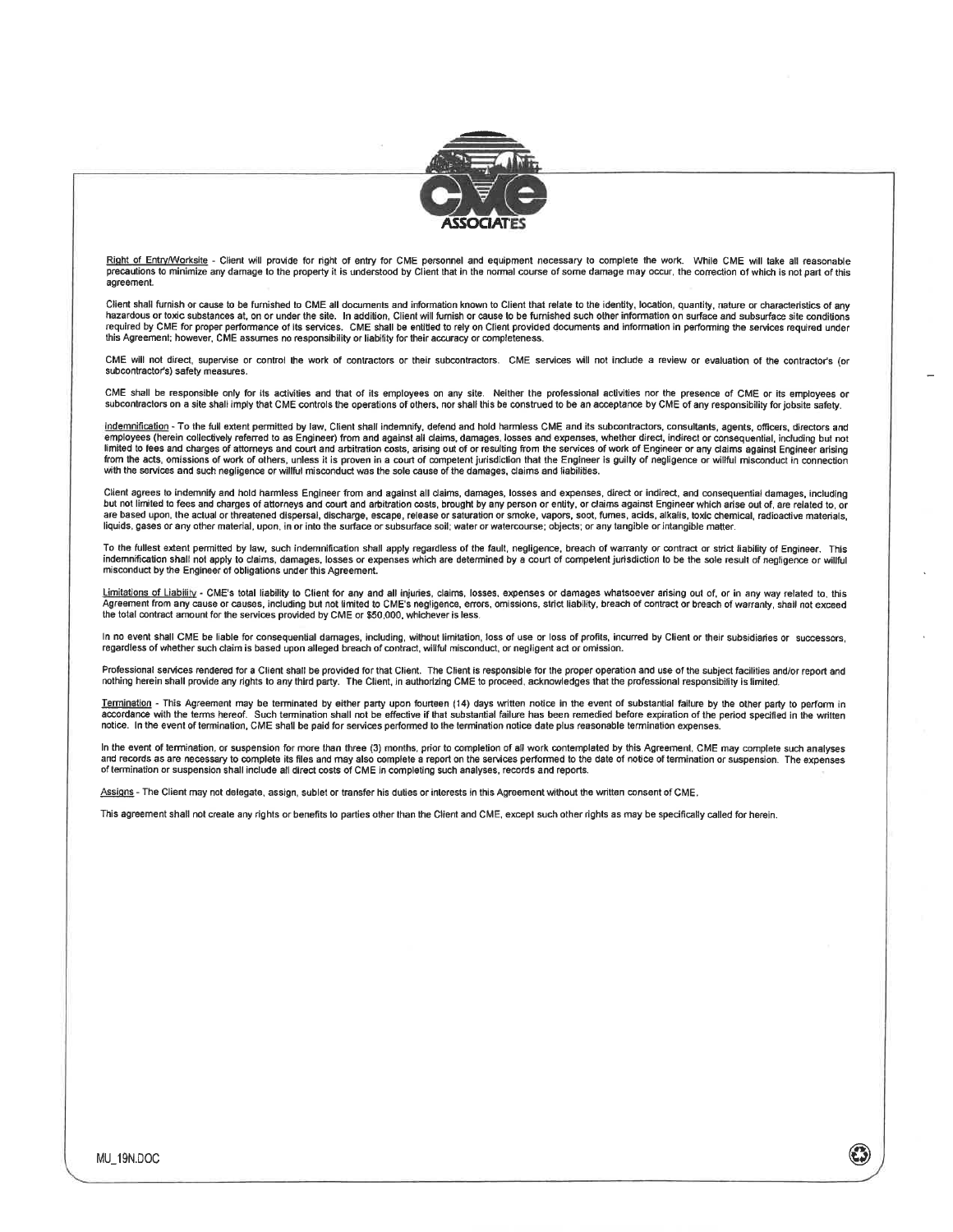

# Professional Landscape Architectural and Engineering Services For Design Development, Permitting, and Construction Document Preparation **Assunpink Greenway Parks Design<br>Trenton, New Jersey**

An Officer of the Respondent Firm must sign and date this Price Form and return with the proposal.

| <b>Description</b>                                | <b>Unit</b> | Qty.         | Unit price (\$) | Total $(\$)$ |
|---------------------------------------------------|-------------|--------------|-----------------|--------------|
| Task 1: Kick off meeting                          | <b>LS</b>   | 1            | \$6,250.00      | \$6,250.00   |
| Task 2: Project Area Survey                       | <b>LS</b>   | $\mathbf{1}$ | \$55,300.00     | \$55,300.00  |
| Task 3: Conceptual Design                         | LS          | $\mathbf 1$  | \$96,200.00     | \$96,200.00  |
| Task 4: Outreach                                  | LS          | $\mathbf{1}$ | \$6,750.00      | \$6,750.00   |
| Task 5: Design Development                        | <b>LS</b>   | 1            | \$56,500.00     | \$56,500.00  |
| Task 6: Permitting                                | LS          | 1            | \$30,500.00     | \$30,500.00  |
| <b>Task 7: Construction Documents</b>             | <b>LS</b>   | 1            | \$76,100.00     | \$76,100.00  |
| Task 8: Assistance with Bidding                   | <b>LS</b>   | 1            | \$11,100.00     | \$11,100.00  |
| <b>TOTAL BASE BID</b>                             |             |              |                 | \$338,700.00 |
| Alternate: Construction Phase Support<br>Services | Hr          | 120          | \$160.00        | \$19,200.00  |
| TOTAL BASE BID PLUS ALTERNATE                     |             |              |                 | \$357,900.00 |

Note: "LS" = Lump Sum; "HR" = Hour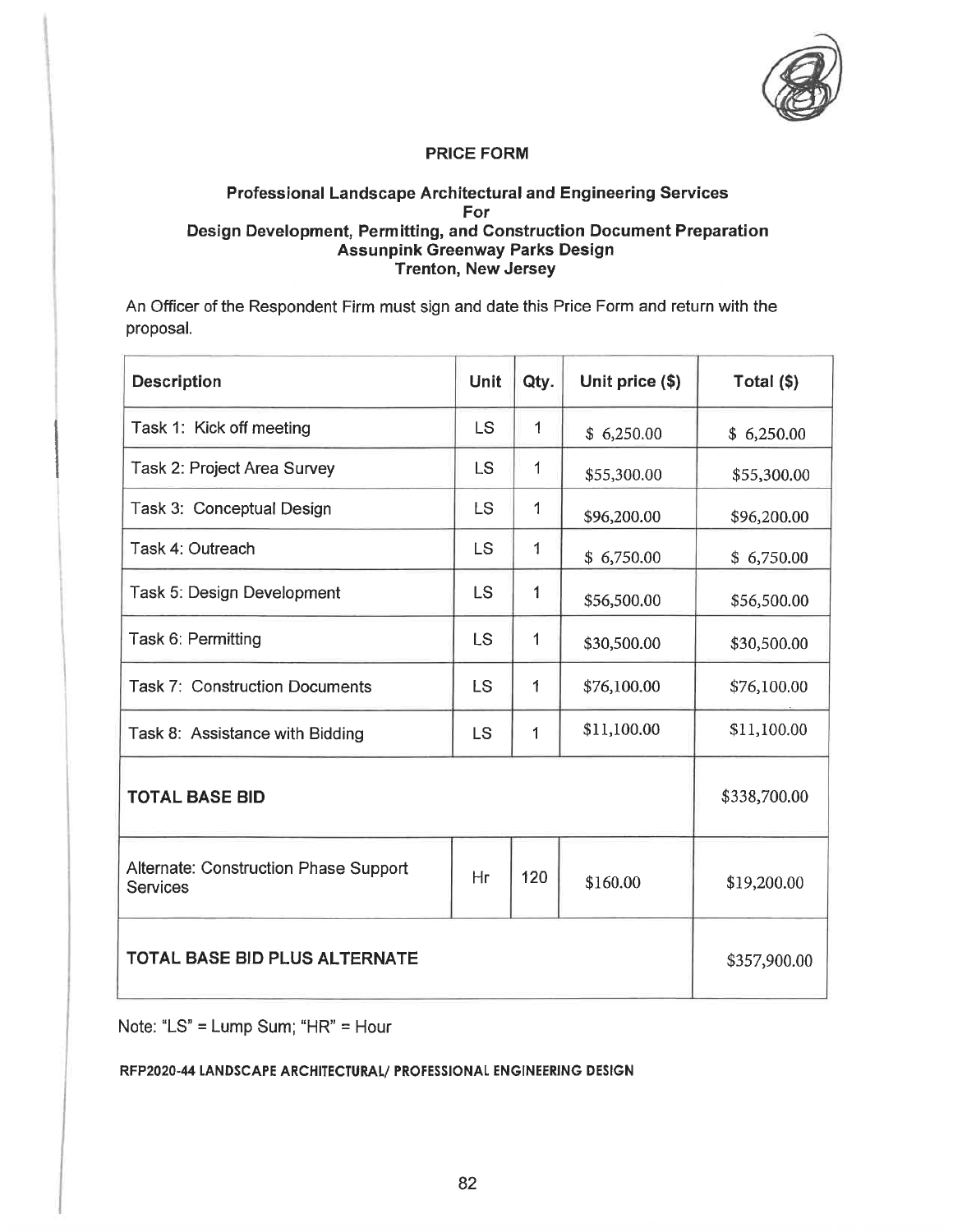

# Professional Landscape Architectural and Engineering Services For Design Development, Permitting, and Construction Document Preparation Assunpink Greenway Parks Design Trenton, New Jersey

An Officer of the Respondent Firm must sign and date this Price Form and return with the proposal.

| <b>Description</b>                                              | <b>Unit</b> | Qty.        | Unit price (\$) | Total $(\$)$ |
|-----------------------------------------------------------------|-------------|-------------|-----------------|--------------|
| Task 1: Kick off meeting                                        | <b>LS</b>   | 1           | \$2,000.00      | \$2,000.00   |
| Task 2: Project Area Survey                                     | <b>LS</b>   | 1           | \$40,750.00     | \$40,750.00  |
| Task 3: Conceptual Design                                       | <b>LS</b>   | 1           | \$40,400.00     | \$40,400.00  |
| Task 4: Outreach                                                | <b>LS</b>   | $\mathbf 1$ | \$2,000.00      | \$2,000.00   |
| Task 5: Design Development                                      | <b>LS</b>   | 1           | \$130,500.00    | \$130,500.00 |
| Task 6: Permitting                                              | LS          | $\mathbf 1$ | \$46,280.00     | \$46,280.00  |
| <b>Task 7: Construction Documents</b>                           | <b>LS</b>   | 1           | \$72,070.00     | \$72,070.00  |
| Task 8: Assistance with Bidding                                 | <b>LS</b>   | 1           | \$5,860.00      | \$5,860.00   |
| <b>TOTAL BASE BID</b>                                           |             |             | \$339,860.00    |              |
| <b>Alternate: Construction Phase Support</b><br><b>Services</b> | Hr          | 120         | \$120.00        | \$14,400.00  |
| <b>TOTAL BASE BID PLUS ALTERNATE</b>                            |             |             |                 | \$354,260.00 |

Note: "LS" = Lump Sum; "HR" = Hour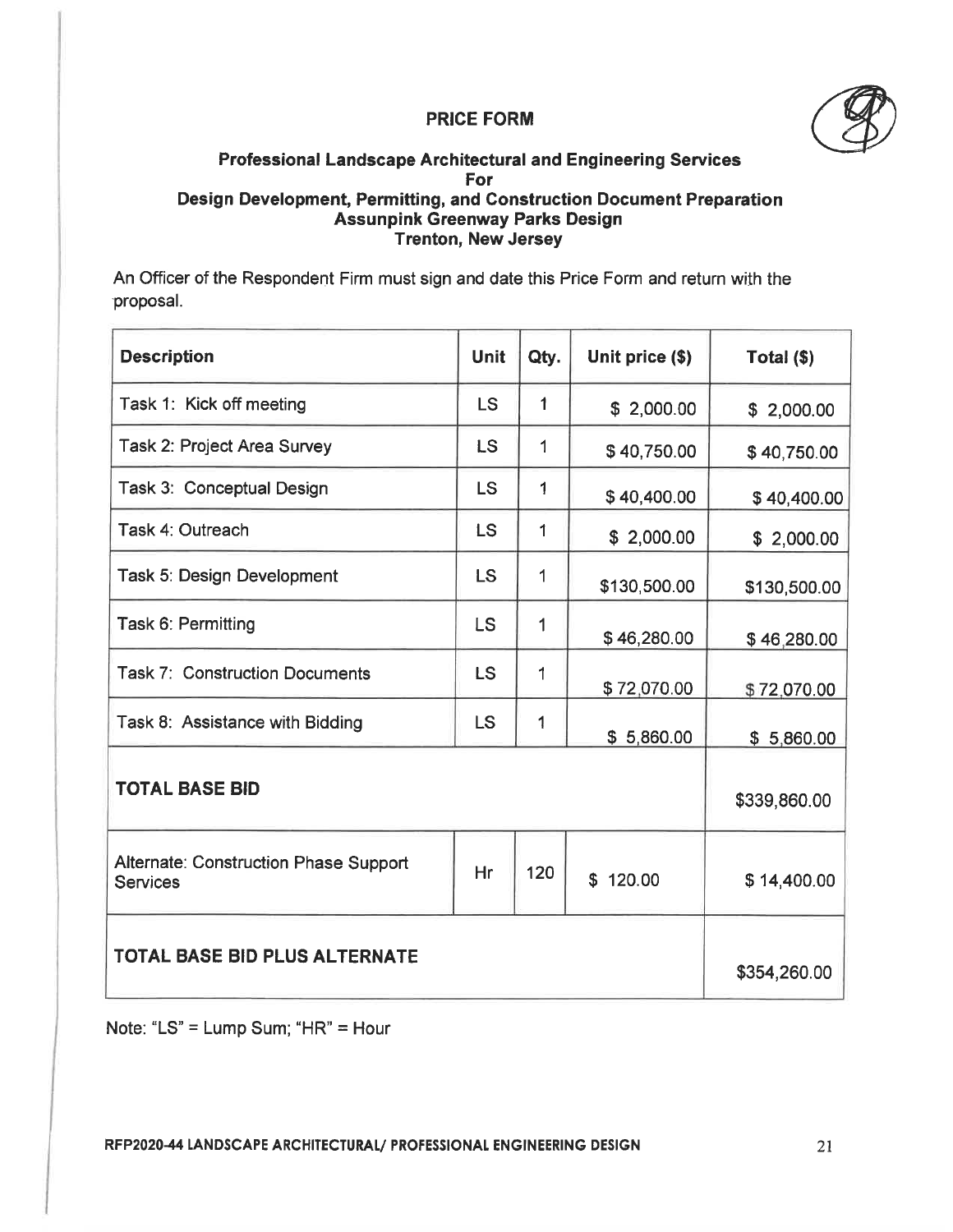**CIVIL ENGINEERING** ENVIRONMENTAL **SURVEYING LANDSCAPE ARCHITECTURE GEOTECHNICAL** 

#### **PRICE FORM**

# Professional Landscape Architectural and Engineering Services For

An Officer of the Respondent Firm must sign and date this Price Form and return with the proposal.

| <b>Description</b>                                       | Unit      | Qty.         | Unit price (\$) | Total (\$)   |
|----------------------------------------------------------|-----------|--------------|-----------------|--------------|
| Task 1: Kick off meeting                                 | LS.       | 1            |                 | \$8,758.20   |
| Task 2: Project Area Survey                              | <b>LS</b> | 1            |                 | \$18,383.20  |
| Task 3: Conceptual Design                                | <b>LS</b> | 1            |                 | \$157,888,60 |
| Task 4: Outreach                                         | t.S       | $\mathbf{I}$ |                 | \$58,290.70  |
| Task 5: Design Development                               | TS.       | $\ddagger$   |                 | \$314,423.90 |
| Task 6: Permitting                                       | IS.       | 1            |                 | \$28,457.50  |
| <b>Task 7: Construction Documents</b>                    | LS.       | 1            |                 | \$86,138.30  |
| Task 8: Assistance with Bidding                          | <b>LS</b> | 1            |                 | \$17,969.70  |
| <b>TOTAL BASE BID</b>                                    |           |              |                 | \$696,310.10 |
| Alternate: Construction Phase Support<br><b>Services</b> | Hr        | 120          |                 |              |
| TOTAL BASE BID PLUS ALTERNATE                            |           |              |                 | \$696,310.10 |

Note: "LS" = Lump Sum; "HR" = Hour

 $F$ ol

**Headquarters** 140 West Main Street | High Bridge, NJ 08829 T: 908.238.0544 F: 908.238.9572

Clinton | Asbury Park | Denville | Philadelphia